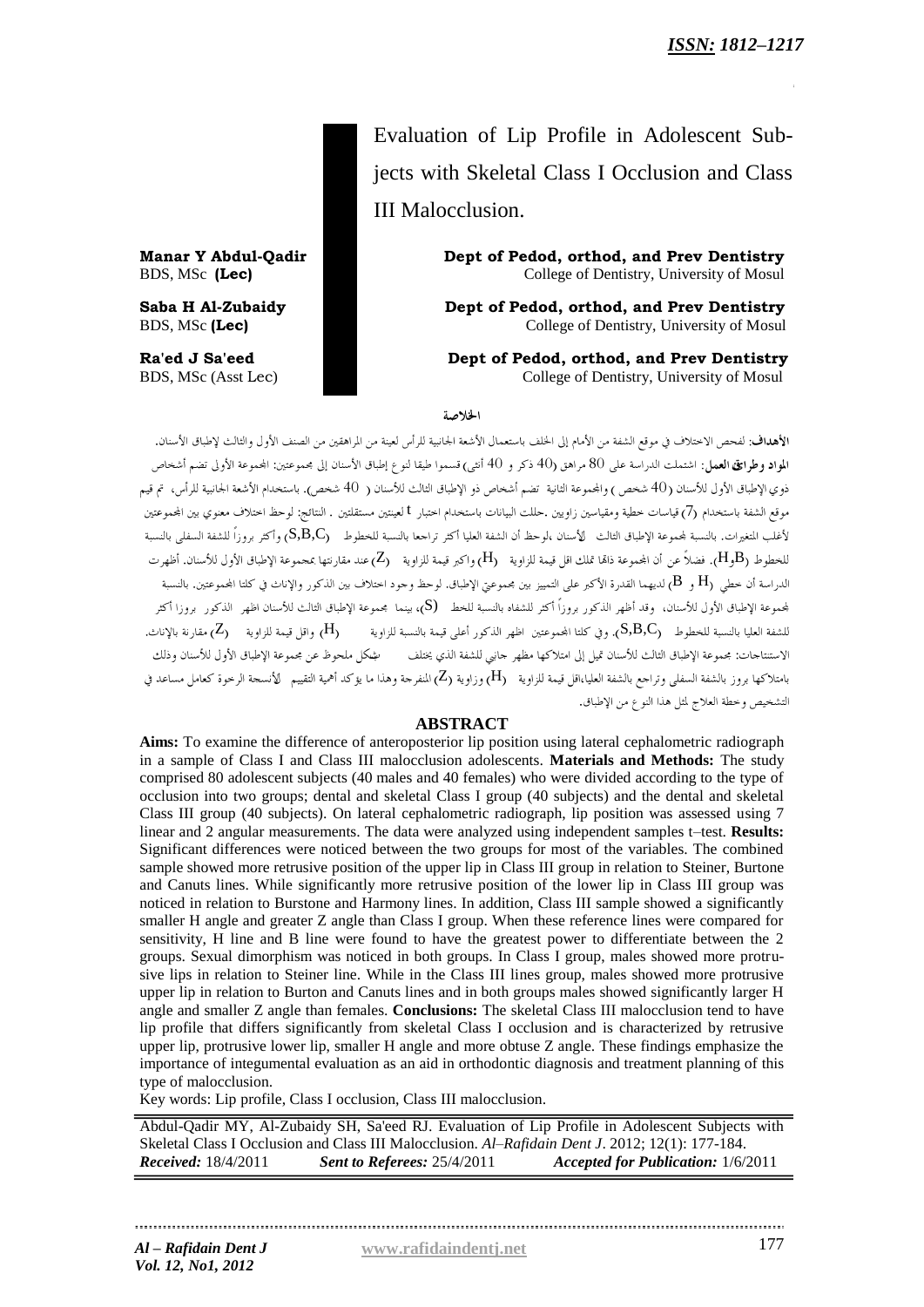## **INTRODUCTION**

Improving dentofacial relations is one of the aims of orthodontic treatment.<sup>(1-3)</sup> The clinical ability to alter dentofacial form requires an understanding of facial esthetics, which is vital for any clinician involved in treatment that will alter patient's appearance.<sup>(4)</sup> Edward H Angle described class III malocclusion as one in which the lower first molar is positioned mesially relative to the upper first molar.<sup>(5)</sup> Class III malocclusion is the least prevalent type of the Angle's classification of malocclusion, (6) but it is one of the most sever dentofacial anomalies. Individuals with Class III malocclusion frequently show combination of skeletal and dentoalveolar components. $^{(7)}$  The main focus of concern for the Class III patient, presenting a concave facial profile, a retrusive nasomaxillary area and a protrusive lower face and lip may be the profile rather than the occlusion. (8)

For a long time, orthodontists have focused on the horizontal lip position as the most important feature in determining beauty. Several lines have been introduced to assess the anteroposterior position of the upper and lower lips and the esthetic quality of the profile.  $(9-14)$  There have been many attempts to qualify the degree of soft tissue protrusion or retrusion in the ideal face. Cephalometric radiographs can be used to measure various soft tissue profiles in an attempt to describe this feature, and also as an aid to treatment planning.<sup>(15)</sup>

Hence, as one of the most important components of orthodontic diagnosis and treatment planning is the evaluation of the patients soft tissue profile, this study aimed to: 1. Study the difference in lip position in adolescents with skeletal Class I occlusion and skeletal Class III malocclusion. 2. To investigate sexual dimorphism within each group. 3. To determine which of profile lines and angles is more sensitive (has the greatest power) to differentiate between Class I and Class III facial profiles.

## **MATERIALS AND METHODS**

The lateral cephalometric radiographs of 80 adolescents (40 males and 40 females) were used in this study. The sample was divided into 2 groups, the dental and skeletal Class I group and the dental and skeletal Class III group. The Class I group comprised 40 subjects (20 males and 20 females) who were selected from a larger dental Class I sample (115 adolescents) and were defined as having a mean ANB angle of  $2^{\circ}$  +  $2^{\circ}$ . From a sample of 85 adolescents with dental Class III malocclusion, 40 subjects (equally divided as to sex) were allocated to the dental and skeletal Class III group with a mean ANB angle of  $< 0^\circ$ .

All cephalometric radiographs were traced and measured manually by the same investigator. The horizontal lip position was assessed using 7 linear and 2 angular measurements as depicted in Figure (1).



Figure (1): A- the distances from labral superius and labral inferius to Burstone's (B) and Steiner's (S) lines; B- the distances from labral superius and labral inferius to Canut's (C) and Holdaway's (H) lines; C- H angle; and D- Z angle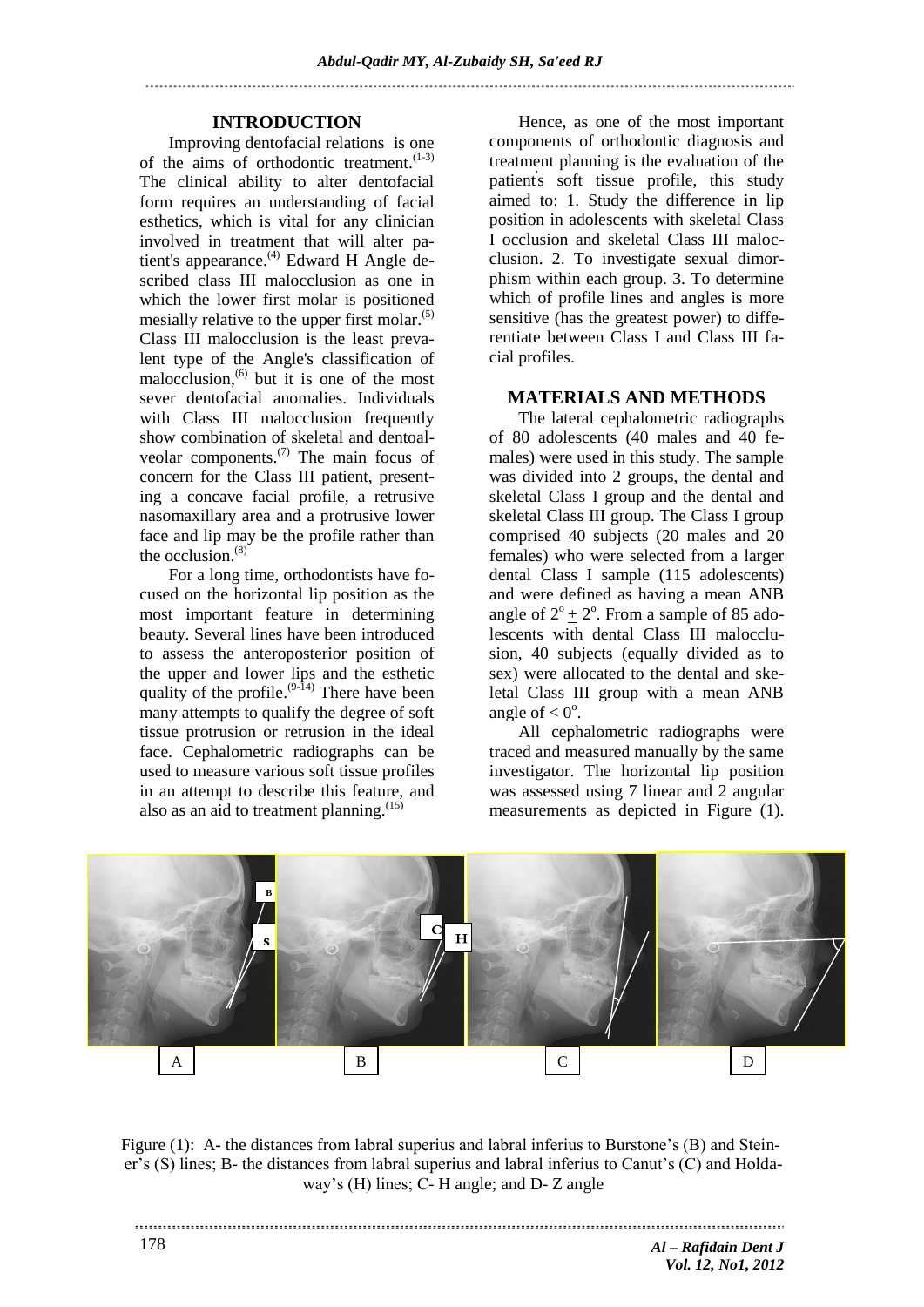## 

The linear parameters involved measuring the perpendicular distances between both upper lip (labrale superius) and lower lip (labrale inferius) to 4 reference lines. These lines are:

- 1. Steiner's S line: is the line drawn from soft tissue pogonion to the middle of S shaped curve between the tip of the nose and subnasal point.<sup>(10)</sup>
- 2. Burstone's B line: is the tangent drawn from soft tissue pogonion to subnasal point. (11)
- 3. H (harmony) line: the tangent drawn from soft tissue pogonion to the upper  $lip.$ <sup>(13)</sup>
- 4. Canut's C line: is the line drawn from subnasal point to supramental point. $(14)$

A positive reading indicates that the lip was in front of the reference line, a negative reading indicates that the lip was positioned behind the line, and zero indicates that the lip was tangent to the line. the angular measurements included:

1.H angle: the angle formed between the soft tissue facial plane and the H line which is the tangent drawn from soft tissue pogonion to the upper  $lip$ .<sup>(13)</sup>

2.Z angle: the angle formed between the Frankfort horizontal plane and the line drawn from soft tissue pogonion to the most protruding lip.<sup>(16)</sup>

The data were analyzed using SPSS software package version 11. Independent samples *t*– test was used to study differences between skeletal Class I occlusion and Class III malocclusion groups and to explore sexual dimorphism within each group.

#### **RESULTS**

The descriptive statistics along with comparison of Class I occlusion versus Class III malocclusion for the combined, male and female samples are presented in

Tables 1, 2 and 3 respectively. Adolescents with Class I occlusion possessed a significantly higher mean values for Ls/S line and H angle at the level *p*<0.001 for male, female and pooled samples. They also showed a significantly higher mean value for Ls/C line at *p*<0.001 in the combined and female samples and at  $p<0.05$ for male sample.

Ls/B line showed significantly higher mean value in Class I group at *p*<0.001 for total and female samples. When lower lip position was assessed; significant differences were noticed for Li/H line, as Class III group showed a significantly higher mean value at *p*<0.001 in combined and male samples and at  $p<0.05$  in female sample; and for Li/B line at  $p<0.05$  in combined and male samples. In addition, Z angle reported a significantly higher mean value in Class III subjects at *p*<0.01 for combined and female samples.

The four reference lines showed variable degrees of sensitivity in differentiating Class I from Class III facial profiles in both male and female samples (Tables 1, 2 and 3). However, B line showed satisfactory power of differentiation for both upper and lower lips when the pooled sample was considered; also, H line was found to be the most sensitive reference line in the combined sample as well as in male and female samples.

In Table (4), the comparison between Class I adolescent males and females indicated that there is significant differences between genders for the Li/S line and H angle at  $p<0.05$ , and for Ls/ S line at *p*<0.01 with the males having the higher mean values, while females demonstrated significantly higher mean value for Z angle at *p*<0.01.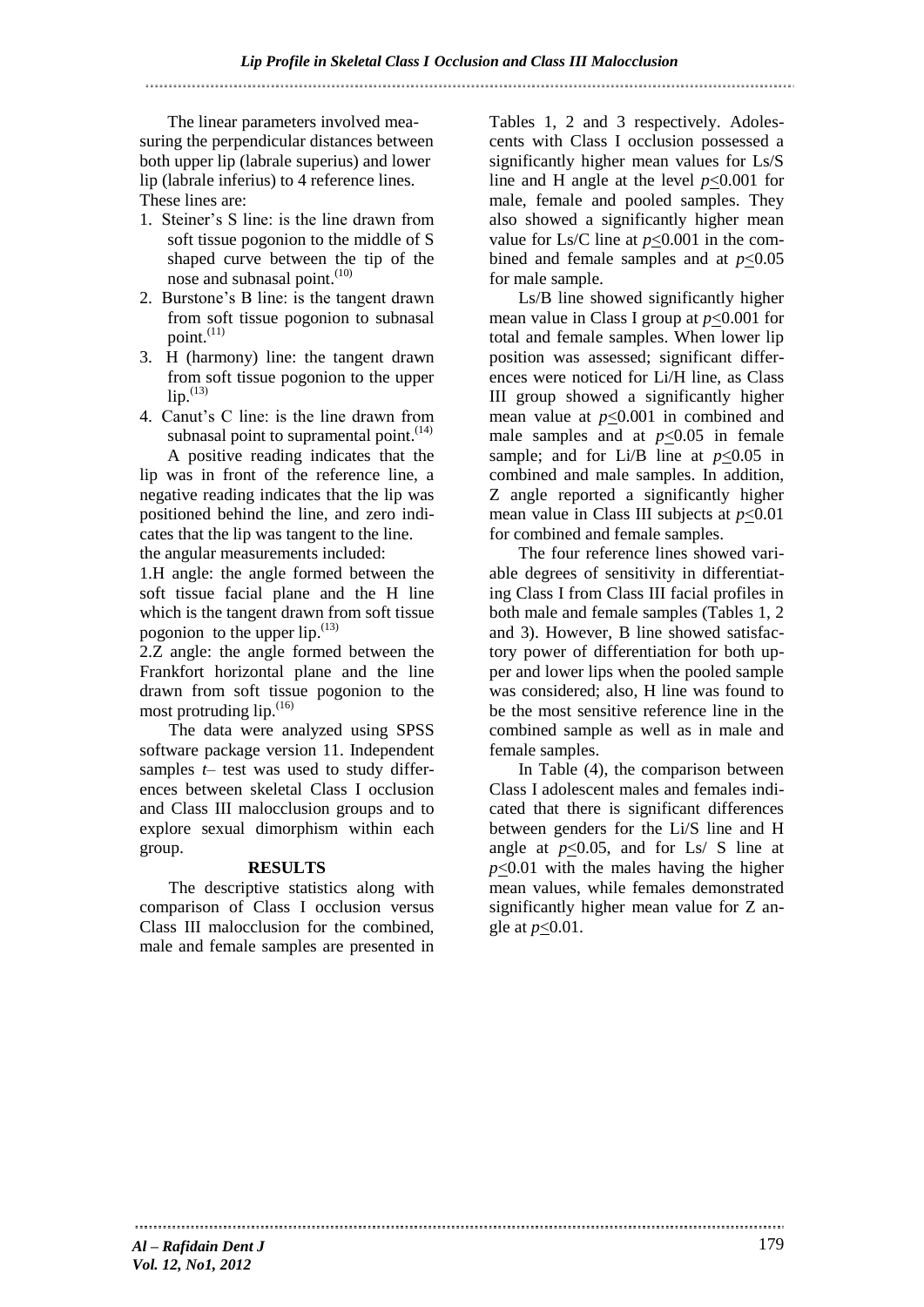| Table (1): Descriptive statistics for Class I and Class III combined samples |                                   |     |             |          |             |          |
|------------------------------------------------------------------------------|-----------------------------------|-----|-------------|----------|-------------|----------|
| <b>Variable</b>                                                              | <b>Skeletal</b><br>classification | No. | <b>Mean</b> | $\pm SD$ | Sig.        | t-value  |
| Ls/S line                                                                    | Class I                           | 40  | $-0.219$    | 1.491    | $0.000$ *** | 6.815    |
|                                                                              | Class III                         | 40  | $-2.825$    | 1.926    |             |          |
| Li/S line                                                                    | Class I                           | 40  | 0.292       | 1.767    | 0.887       | $-0.143$ |
|                                                                              | Class III                         | 40  | 0.362       | 2.567    |             |          |
| Ls/B line                                                                    | Class I                           | 40  | 4.304       | 1.166    | $0.000***$  | 4.249    |
|                                                                              | Class III                         | 40  | 2.862       | 1.811    |             |          |
| Li/B line                                                                    | Class I                           | 40  | 3.280       | 1.573    | $0.044*$    | $-2.043$ |
|                                                                              | Class III                         | 40  | 4.137       | 2.163    |             |          |
| Li/H line                                                                    | Class I                           | 40  | 0.597       | 1.484    | $0.000***$  | $-4.479$ |
|                                                                              | Class III                         | 40  | 2.275       | 1.860    |             |          |
| Ls/C line                                                                    | Class I                           | 40  | 5.939       | 1.199    | $0.000***$  | 5.611    |
|                                                                              | Class III                         | 40  | 4.190       | 1.583    |             |          |
| Li/C line                                                                    | Class I                           | 40  | 6.261       | 1.342    | 0.605       | $-0.519$ |
|                                                                              | Class III                         | 40  | 6.437       | 1.702    |             |          |
| $H$ –angle                                                                   | Class I                           | 40  | 15.146      | 2.809    | $0.000***$  | 8.462    |
|                                                                              | Class III                         | 40  | 8.877       | 3.775    |             |          |
| Z-angle                                                                      | Class I                           | 40  | 74.792      | 4.712    | $0.004**$   | $-3.035$ |
|                                                                              | Class III                         | 40  | 79.337      | 8.246    |             |          |

No=Number; SD=standard deviation;\* significant difference at *p*≤0.05; \*\* significant difference at *p*≤0.01; \*\*\* significant difference at *p*≤0.001.

| <b>Variable</b> | <b>Skeletal clas-</b><br>sification | No. | <b>Mean</b> | $\pm SD$ | Sig.      | t-value  |
|-----------------|-------------------------------------|-----|-------------|----------|-----------|----------|
| Ls/S line       | Class I                             | 20  | 0.425       | 1.462    | $0.000**$ | 4.627    |
|                 | Class III                           | 20  | $-2.150$    | 2.013    |           |          |
| Li/S line       | Class I                             | 20  | 0.850       | 1.702    | 0.788     | $-0.271$ |
|                 | Class III                           | 20  | 1.050       | 2.823    |           |          |
| Ls/B line       | Class I                             | 20  | 4.500       | 1.213    | 0.065     | 1.898    |
|                 | Class III                           | 20  | 3.525       | 1.949    |           |          |
| Li/B line       | Class I                             | 20  | 3.475       | 1.482    | $0.036*$  | $-2.176$ |
|                 | Class III                           | 20  | 4.800       | 2.284    |           |          |
| Li/H line       | Class I                             | 20  | 0.525       | 1.197    | $0.000**$ | $-3.989$ |
|                 | Class III                           | 20  | 2.575       | 1.961    |           |          |
| Ls/C line       | Class I                             | 20  | 6.025       | 1.292    | $0.015*$  | 2.561    |
|                 | Class III                           | 20  | 4.830       | 1.638    |           |          |
| Li/C line       | Class I                             | 20  | 6.260       | 1.543    | 0.150     | $-1.469$ |
|                 | Class III                           | 20  | 7.025       | 1.743    |           |          |
| H-angle         | Class I                             | 20  | 16.100      | 2.702    | $0.000**$ | 5.902    |
|                 | Class III                           | 20  | 10.355      | 3.412    |           |          |
|                 | Class I                             | 20  | 72.800      | 4.705    | 0.122     | $-1.581$ |
| Z-angle         | Class III                           | 20  | 75.925      | 7.485    |           |          |

No=Number; SD=standard deviation;\* significant difference at *p*≤0.05; \*\* significant difference at *p*≤0.001.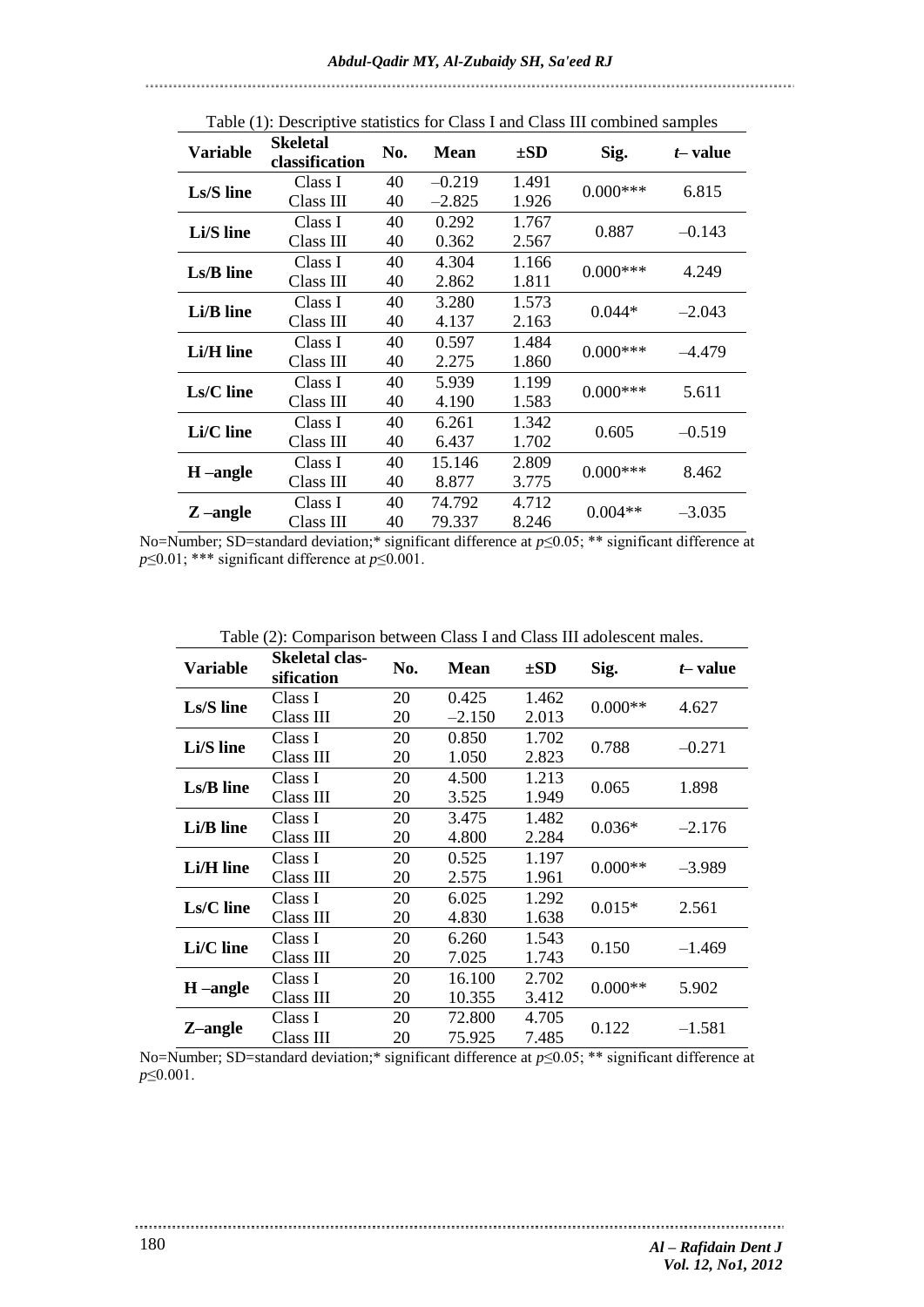| Table (3): Comparison between Class I and Class III adolescent remales. |                                   |     |             |          |             |           |  |
|-------------------------------------------------------------------------|-----------------------------------|-----|-------------|----------|-------------|-----------|--|
| <b>Variable</b>                                                         | <b>Skeletal</b><br>classification | No. | <b>Mean</b> | $\pm SD$ | Sig.        | $t$ value |  |
| Ls/S line                                                               | Class I                           | 20  | $-0.833$    | 1.268    | $0.000***$  | 5.898     |  |
|                                                                         | Class III                         | 20  | $-3.500$    | 1.614    |             |           |  |
| Li/S line                                                               | Class I                           | 20  | $-0.238$    | 1.700    | 0.886       | 0.145     |  |
|                                                                         | Class III                         | 20  | $-0.325$    | 2.138    |             |           |  |
|                                                                         | Class I                           | 20  | 4.119       | 1.116    | $0.000***$  | 4.827     |  |
| Ls/B line                                                               | Class III                         | 20  | 2.200       | 1.417    |             |           |  |
|                                                                         | Class I                           | 20  | 3.095       | 1.670    | 0.495       | $-0.689$  |  |
| Li/B line                                                               | Class III                         | 20  | 3.475       | 1.860    |             |           |  |
|                                                                         | Class I                           | 20  | 0.667       | 1.741    | $0.021*$    | $-2.398$  |  |
| Li/H line                                                               | Class III                         | 20  | 1.975       | 1.750    |             |           |  |
| Ls/C line                                                               | Class I                           | 20  | 5.857       | 1.130    | $0.000***$  | 6.161     |  |
|                                                                         | Class III                         | 20  | 3.550       | 1.265    |             |           |  |
| Li/C line                                                               | Class I                           | 20  | 6.261       | 1.157    | 0.325       | 0.996     |  |
|                                                                         | Class III                         | 20  | 5.850       | 1.478    |             |           |  |
| H-angle                                                                 | Class I                           | 20  | 14.238      | 2.658    | $0.000$ *** | 6.933     |  |
|                                                                         | Class III                         | 20  | 7.400       | 3.607    |             |           |  |
| Z-angle                                                                 | Class I                           | 20  | 76.690      | 3.954    | $0.004**$   | $-3.152$  |  |
|                                                                         | Class III                         | 20  | 82.750      | 7.683    |             |           |  |

Table (3): Comparison between Class I and Class III adolescent females.

No=Number; SD=standard deviation;\* significant difference at *p*≤0.05; \*\*significant difference at *p*≤0.01; \*\*\* significant difference at *p*≤0.001.

Table (4): Comparison between males and females in adolescents with Class I occlusion.

| <b>Variable</b> | Gender | No. | Mean     | $\pm SD$ | Sig.      | <i>t</i> – value |
|-----------------|--------|-----|----------|----------|-----------|------------------|
| Ls/S line       | Male   | 20  | 0.425    | 1.462    | $0.005**$ | 2.948            |
|                 | Female | 20  | $-0.833$ | 1.268    |           |                  |
| Li/S line       | Male   | 20  | 0.850    | 1.702    | $0.047*$  | 2.047            |
|                 | Female | 20  | $-0.238$ | 1.700    |           |                  |
| Ls/B line       | Male   | 20  | 4.500    | 1.213    | 0.302     | 1.046            |
|                 | Female | 20  | 4.119    | 1.116    |           |                  |
| Li/B line       | Male   | 20  | 3.475    | 1.482    |           | 0.769            |
|                 | Female | 20  | 3.095    | 1.670    | 0.447     |                  |
| Li/H line       | Male   | 20  | 0.525    | 1.197    | 0.764     | $-0.302$         |
|                 | Female | 20  | 0.667    | 1.741    |           |                  |
| Ls/C line       | Male   | 20  | 6.025    | 1.292    | 0.660     | 0.443            |
|                 | Female | 20  | 5.857    | 1.130    |           |                  |
| Li/C line       | Male   | 20  | 6.260    | 1.543    | 0.996     | $-0.004$         |
|                 | Female | 20  | 6.261    | 1.157    |           |                  |
| $H$ –angle      | Male   | 20  | 16.100   | 2.702    | $0.032*$  | 2.224            |
|                 | Female | 20  | 14.238   | 2.658    |           |                  |
| Z-angle         | Male   | 20  | 72.800   | 4.705    | $0.007**$ | $-2.871$         |
|                 | Female | 20  | 76.690   | 3.954    |           |                  |

No=Number; SD=standard deviation; \* significant difference at *p*≤0.05; \*\* significant difference at *p*≤0.01.

#### **DISSCUSSION**

Several analyses have been suggested to evaluate lip position and its influence on facial profile, among those used reference lines are Steiner's S line, Holdaway's H

line, Burstone's B line and Canut's C line. It could be said that S line eliminates half of the change in integumental profile due to growth of the nose. However, H, B and C lines eliminate the influence of nasal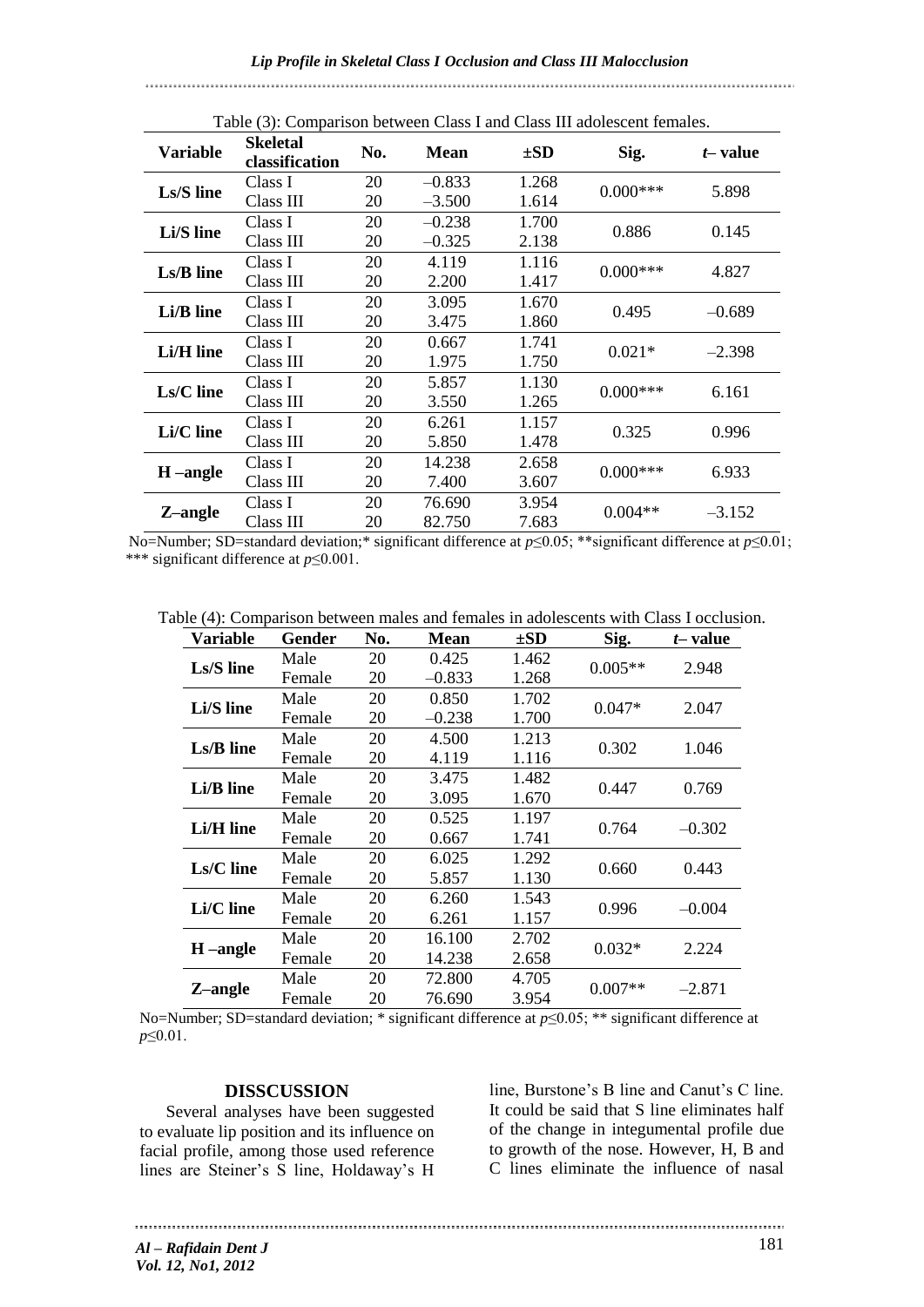growth in the evaluation of lip posture. $(17)$ Thus, since the size of the nose is largely influenced by individual variations; the use of reference line that crosses the nose will not be quite reliable in differentiating Class I from Class III facial profiles. The findings of this study showed that H line is the most sensitive in both males and females, as well as B line which was the most sensitive for both upper and lower lips in the combined sample. Thus, it can be inferred that B line and H line can be used satisfactorily in orthodontic diagnosis for judging skeletal Class III facial profile. This study revealed that subjects with skeletal and dental Class III malocclusion possessed significant retrusion of upper lip in relation to Steiner's, Burstone's and Canut's lines and significant protrusion of lower lip in relation to B and H lines as compared to skeletal and dental Class I group, this finding indicates facial profile concavity which is associated with underlying Class III skeletal pattern either due to maxillary retrognathism or mandibular prognathism or both; and it comes in agreement with the findings of Nojima *et*   $aI$ <sup>(18)</sup> and Tzortzopoulou<sup>(19)</sup> who reported that Class III subjects have a concave soft tissue profile with more anteriorly positioned mandibular soft tissue landmarks.

Holdaway<sup>(13)</sup> stated that H angle increases as the basic skeletal convexity increases in order to maintain a harmonious soft tissue drape. This coincides with the results of present study as Class I occlusion sample showed significantly larger H angle compared to Class III sample who were selected on the basis of having ANB angle of less than  $0^\circ$ . This finding is also justified by greater upper lip prominence reported for Class I subjects which will produce larger angle. On the other hand, Merrifield's Z angle (which is formed by 2 lines, Frankfort Horizontal and the profile line from soft tissue pogonion to the most protrusive lip) was significantly larger in Class III adolescents and as Tables 1, 2 and 3 show; Class III subjects demonstrated a lip profile in which lower lip was always ahead of upper lip in relation to all reference lines which means that Merrifield's profile line will mostly pass through lower lip in Class III subjects. Thus, a more obtuse Z angle will be pro-

duced in Class III group as they reported a significant protrusion of lower lip compared to Class I group. Sexual dimorphism was reported for some variables in both groups. Males with Class I occlusion reported a significantly more protrusive upper and lower lips than females in relation to S line, which comes in agreement with the findings of  $Hsu$ ,<sup>(20)</sup> Fernandez- Riveiro,<sup>(21)</sup> Hamdan<sup>(22)</sup> and Mzizana.<sup>(23)</sup> Class I adolescent males also reported a significantly larger H angle than females, this finding coincides with the results obtained for Jordanian adolescents<sup> $(22)$ </sup> and is attributed to the fact that males demonstrated more prominent upper lip in relation to all reference lines used in this study; also it may indicate that males have more convex profile than females. However, this study revealed that Class I adolescent females possessed larger Z angle than males, which comes in agreement with the finding of Merrifield<sup> $(16)$ </sup> who reported larger Z angle in females in 11–15 years age group. Similar findings were also reported for Suadis<sup>(24)</sup> and Turkish<sup>(25)</sup> but, in those studies; the difference did not reach the level of significance. This finding along with the smaller H angle reported in females indicate that Class I females have less convex profile than males, which can be attributed to the fact that mandibular growth occur earlier in females than males. (26)

The main feature concerning sexual dimorphism in Class III group was a significantly more retrusive upper lip in females which comes in agreement with Baccetti *et al*., (6) who considered retruded lip position to be a characteristic of Class III female subjects from the age of 13 to 16 years. On the other hand, Class III males demonstrated a significantly larger H angle which is justified by the more prominent lips reported for males in this study. They also showed significantly smaller Z angle than females, this finding may indicate a lesser degree of mandibular prognathism in Class III males during adolescent years. Comparison between adolescent males and females with Class III malocclusion demonstrated that males possessed significantly higher mean values for the Ls/S line, Ls/B line, Li/C line and H angle at  $p<0.05$ and for Ls/C line at *p*<0.01. While females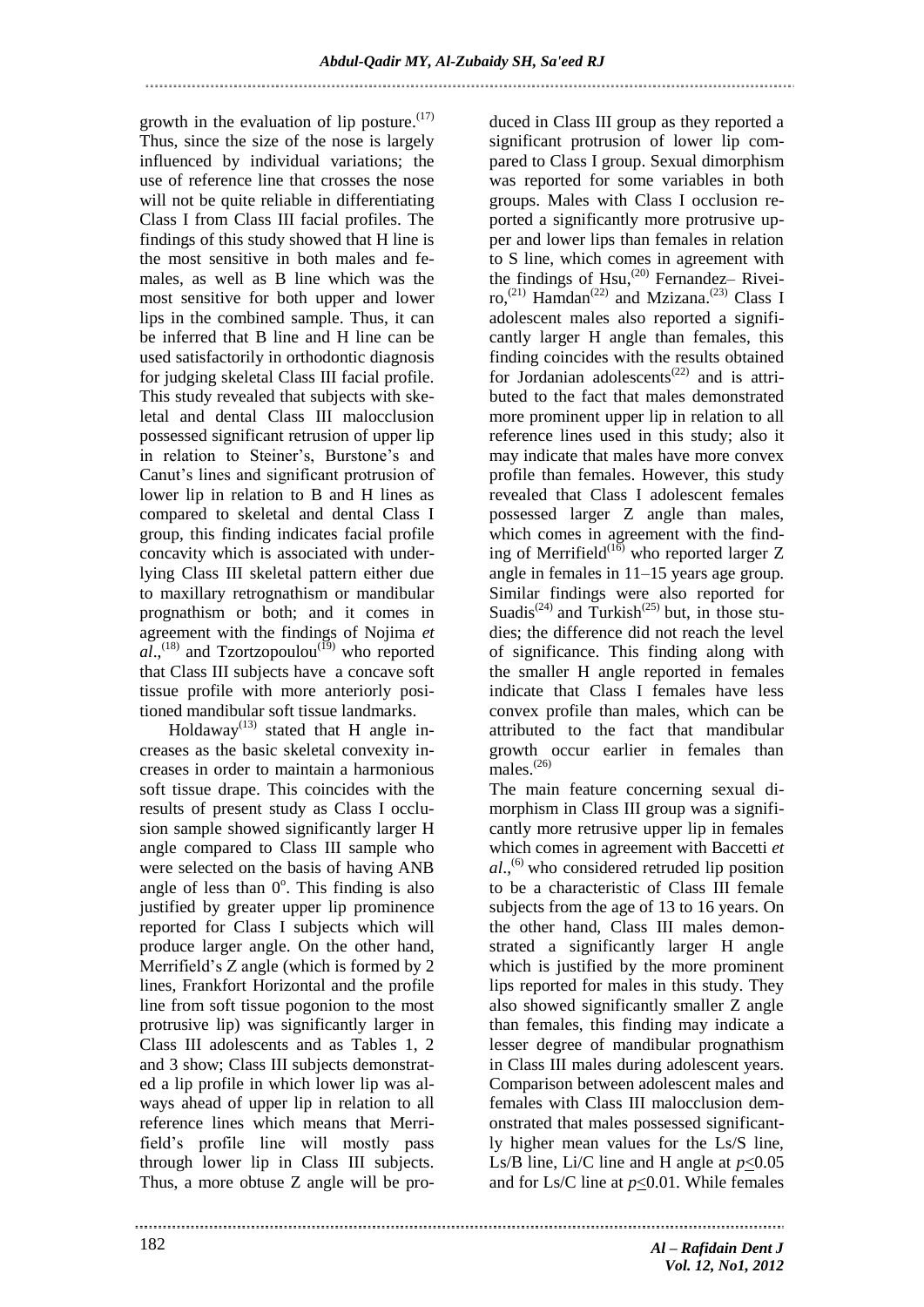possessed significantly higher mean value for Z angle at *p*<0.01 as illustrated in Table (5).

# **CONCLUSIONS**

The present study investigated the difference in lip profile between adolescents with skeletal Class I occlusion and skeletal Class III malocclusion using certain reference lines. Holdaway's H line and Burstone's B line were found to be the most sensitive in differentiating the difference between the two groups. Also, this study revealed that Class III adolescents have more retruded upper lip in relation to Steiner's S line, Burstone's B line and Canut's C line and more protruded lower lip relative to B and H lines. In addition, they possessed a smaller H angle and larger Z angle indicating concavity of facial profile. Sexual dimorphism was reported in both groups as Class I males showed significantly more protrusive upper and lower lips than females in relation to S line. While, Class III males showed more protrusive upper lip relative to S, B, and C lines and more protrusive lower lip relative to C line than females. In both groups males possessed larger H angle and smaller Z angle than females.

# **REFERENCES**

- 1. Quintao C, Helena I, Brunharo V, Menezes R, Almedia M. Soft tissue facial profile changes following functional appliance therapy. *Europ J orthod*. 2006: 28(1) 35-41.
- 2. Taclic N, Woods M. Incisal and soft tissue effects of maxillary premolars extraction in class II treatment. *Angle Orthod*. 2007; 77(5): 808-816.
- 3. Basciftic FA, Uysal T, Buyuker kmen A. Determination of Holdaway soft tissue norms in Anatolian Turkish adults. *Am J orthod Dentofacial Orthop*. 2003; 123(4): 395-400.
- 4. Naini FB, Gill DS. Facial aesthetics: 2. Clinical assessment. *Dent Update*. 2008; 35: 159-170.
- 5. Haman C, Baaran G, Sahin S. Non surgical correction of an adult skeletal Class III and open bite malocclusion. *Angle orthod*. 2005; 75(4): 510–520.
- 6. Baccetti T, Reyes B, McNamara JrJ.

Gender differences in Class III malocclusion. *Angle orthod*. 2005; 75(4): 510-520.

- 7. Schuster G, Lux C, Stellzing– Eisenhauer A. Children with Class III malocclusion: Development of multivariant statistical models to predict future need for orthognathic surgery. *Angle orthod*. 2003; 73(2): 136-145.
- 8. Arman A, Toygar U, Abuhijleh E. Profile changes associated with different orthopaedic treatment approaches in Class III malocclusion. *Angle orthod*. 2004; 74(6): 733-740.
- 9. Ricketts RM. Planning treatment on the basis of the facial pattern and an estimate of its growth. *Angle Orthod*. 1957; 27: 14-37.
- 10.Steiner CC. The use of cephalometrics as an aid to planning and assessing orthodontic treatment. *Am J Orthod*. 1960; 46: 721-735.
- 11.Burstone CJ. Lip posture and its significance in treatment planning. *Am J Orthod*. 1967; 53(4): 262-284.
- 12.Sushner NI. A photographic study of the soft tissue profile of the Negro population. *Am J Orthod*. 1977; 72(4): 373-385.
- 13.Holdaway RA. A soft tissue cephalometric analysis and its use in orthodontic treatment planning. Part I. *Am J Orthod*. 1983; 84(1): 1-28.
- 14.Canut J. Un analisis estitico dentofacial. *Rev Esp Ortod*. 1996; 26: 13-30.
- 15.Ireland AJ, Mc Donald F. The orthodontic patient: treatment and biomechanics. Oxford University Press. 2003; P: 47.
- 16.Merrifield LL. The profile line as an aid in critically evaluating facial esthetics. *Am J Orthod*. 1966; 52: 804-822.
- 17.Naidu LD. Comparisons of the consistency and sensitivity of five reference lines of the horizontal position of the upper and lower lip to lateral facial harmony. *Orthod Cyber J*. 2010; Nov.
- 18. Nojima K, Nagai H, Nishii Y, Sakamoto T, Yamaguchi H. Morphological evaluations in skeletal Class III malocclusion requiring maxillofacial surgery using orthognathic surgical analysis. *Bull Tokyo Dent Coll*. 2002; 43(3): 163-171.
- 19.Tzortzopoulou M. Longitudinal soft